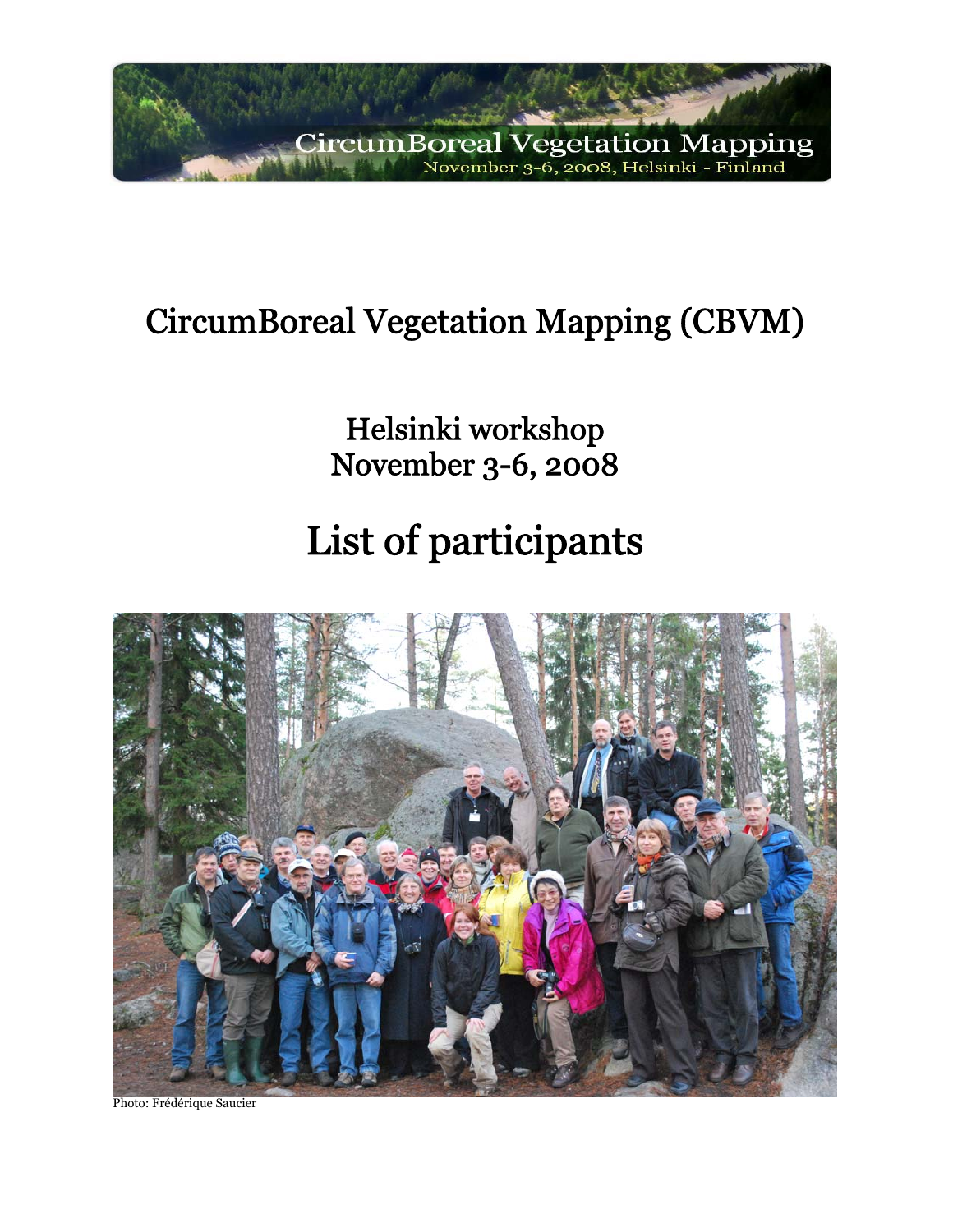

Compiled by Jean-Pierre Saucier and Frédérique Saucier.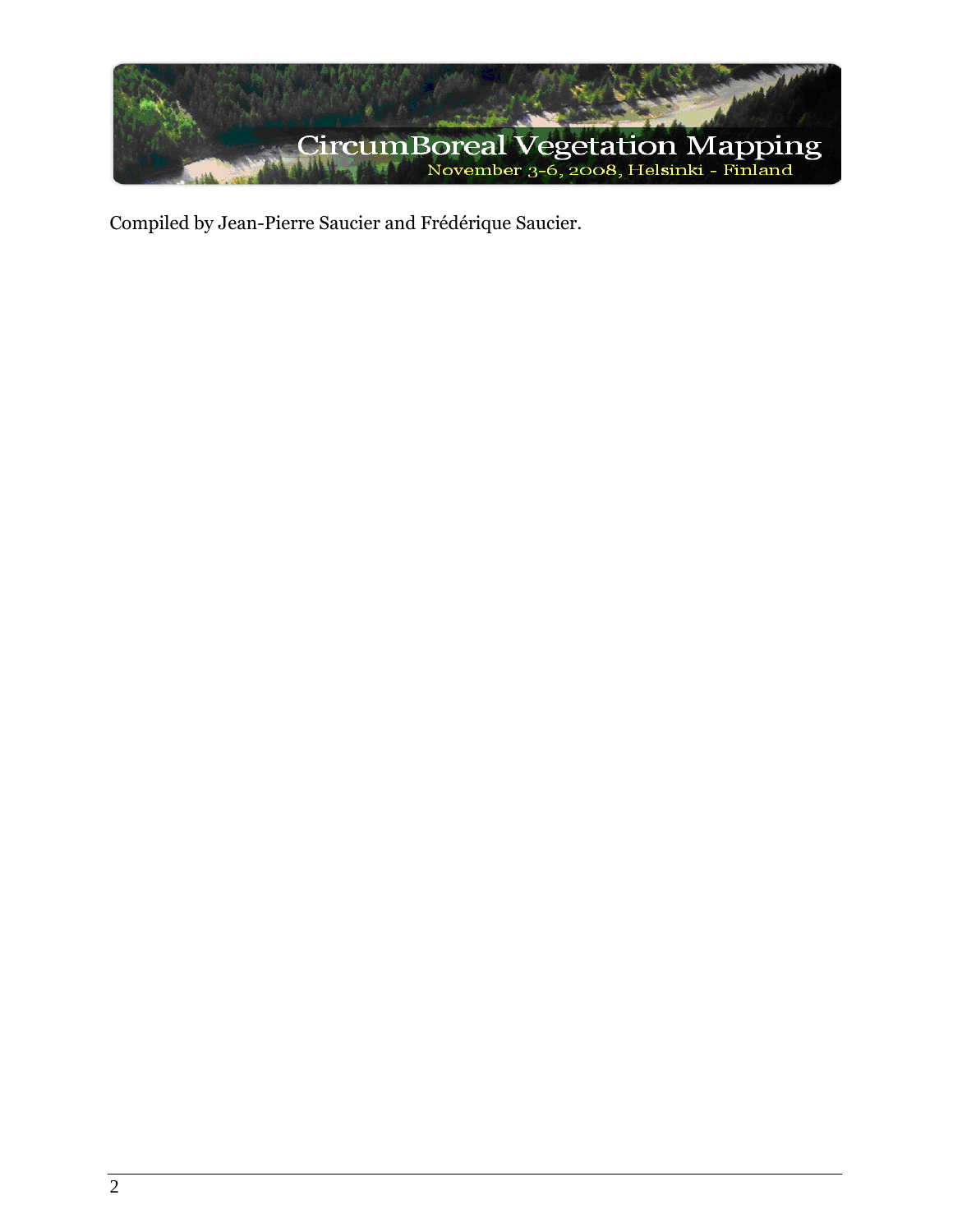

## **Organizing committee and scientific committee**

| Aino Juslén                               | Donald (Skip) Walker              | Esko Jaakkola                                 |
|-------------------------------------------|-----------------------------------|-----------------------------------------------|
| Finland<br>aino.juslen@ymparisto.fi       | USA (Alaska)<br>ffdaw@uaf.edu     | Finland<br>esko.jaakkola@ymparisto.fi         |
|                                           |                                   |                                               |
| Frédérique Saucier                        | Heikki Toivonen<br>Finland        | Jean-Pierre Saucier                           |
| Canada (Québec)<br>f.saucier@nemoralis.ca | heikki.toivonen@ymparisto.fi      | Canada (Québec)<br>jp.saucier@nemoralis.ca    |
| Ken Baldwin                               | Klaus Dierßen                     | Nikolai Ermakov                               |
| Canada (Ontario)<br>kbaldwin@NRCan.gc.ca  | Germany<br>kdierssen@ecology.uni- | <b>Russian Federation</b><br>brunnera@mail.ru |
|                                           | kiel.de                           |                                               |
| Stephen Talbot                            | Udo Bohn                          |                                               |
| USA (Alaska)<br>stephen_talbot@fws.gov    | Germany<br>u.bohn@arcor.de        |                                               |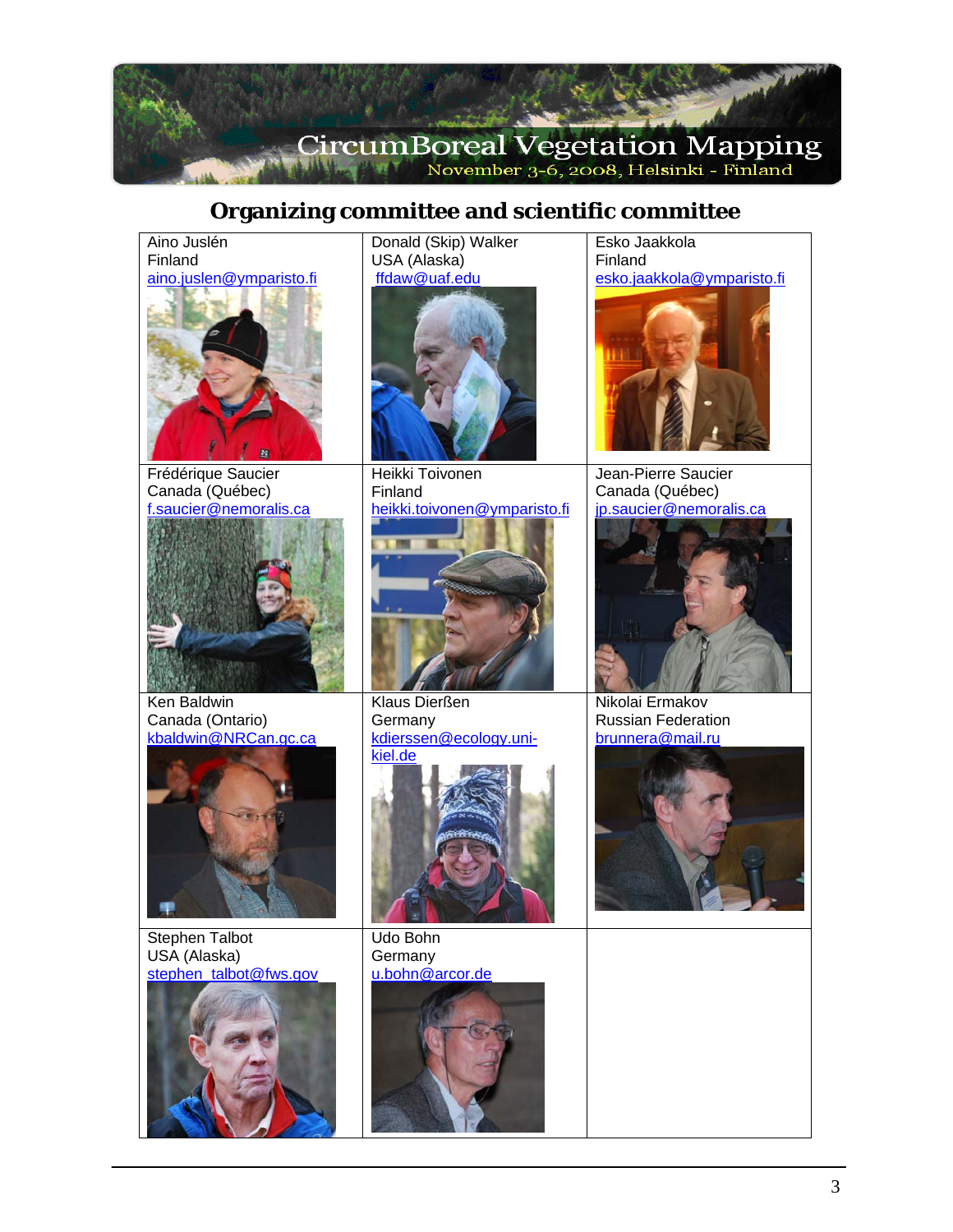

### **Workshop Participants**

| André Robitaille<br>Canada<br>Andre.robitaille@mrnf.gou<br>v.qc.ca | Anna Maria Fosaa<br>Faroe Islands<br>anmarfos@ngs.fo              | Anna Mikheeva<br><b>Russian Federation</b><br>arvin2@yandex.ru |
|--------------------------------------------------------------------|-------------------------------------------------------------------|----------------------------------------------------------------|
| Annika Hofgaard                                                    | <b>Bill Meades</b>                                                | Carl Markon                                                    |
| Norway                                                             | Canada                                                            | <b>USA</b>                                                     |
| annika.hofgaard@nina.no                                            | bmeades@NRCan.gc.ca                                               | markon@usgs.gov                                                |
| Daniel Sanchez-Mata                                                | Del Meidinger                                                     | Ekaterina Shipigina                                            |
| Spain                                                              | Canada                                                            | <b>Russian Federation/United</b>                               |
| dsmata@farm.ucm.es                                                 | dmeidinger@shaw.ca                                                | Kingdom                                                        |
| Elena Golubeva<br>Russian Federation<br>egolubeva@gmail.com        | Elena Tikhonova<br>Russian Federation<br>Tikhonova.cepl@gmail.com |                                                                |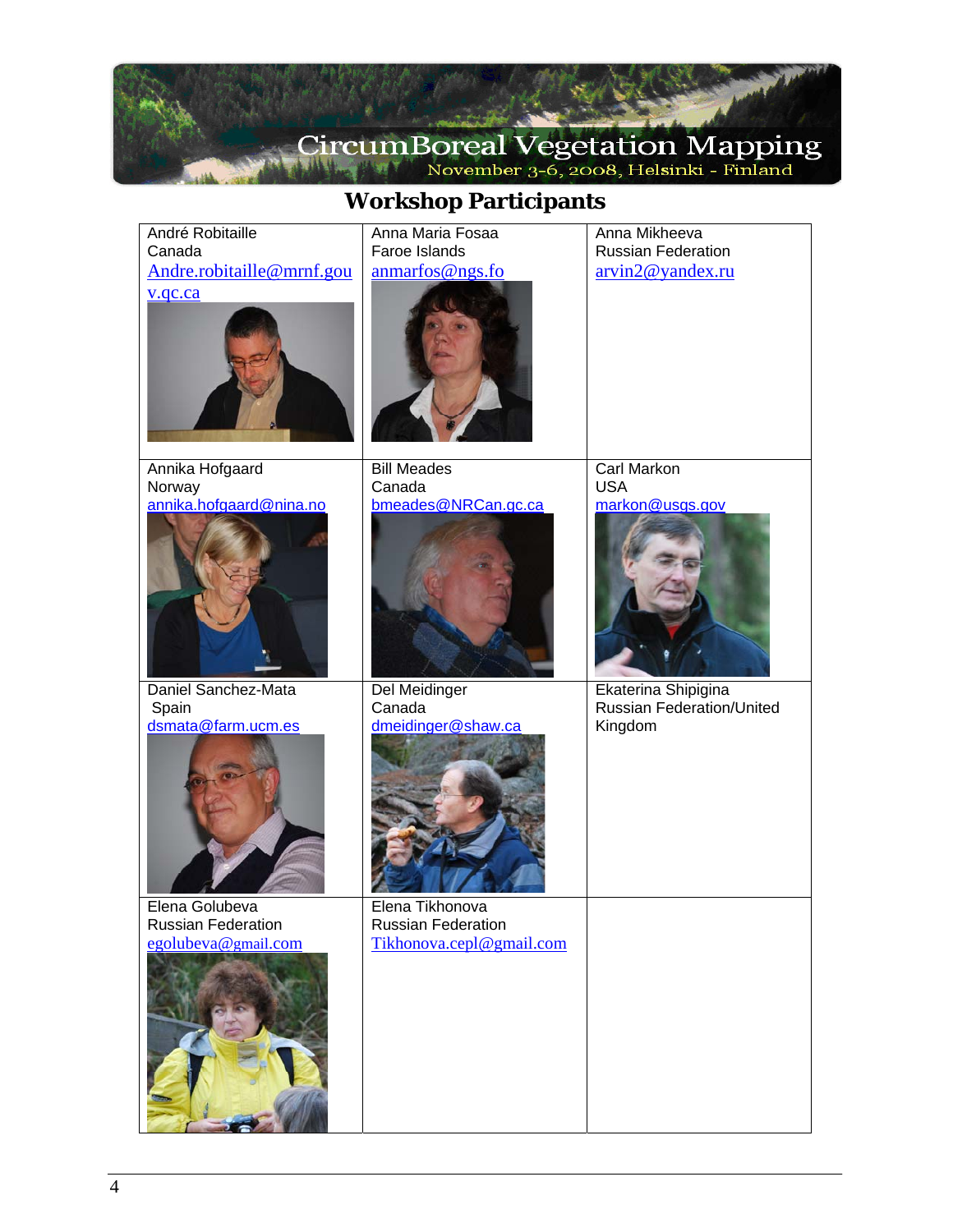

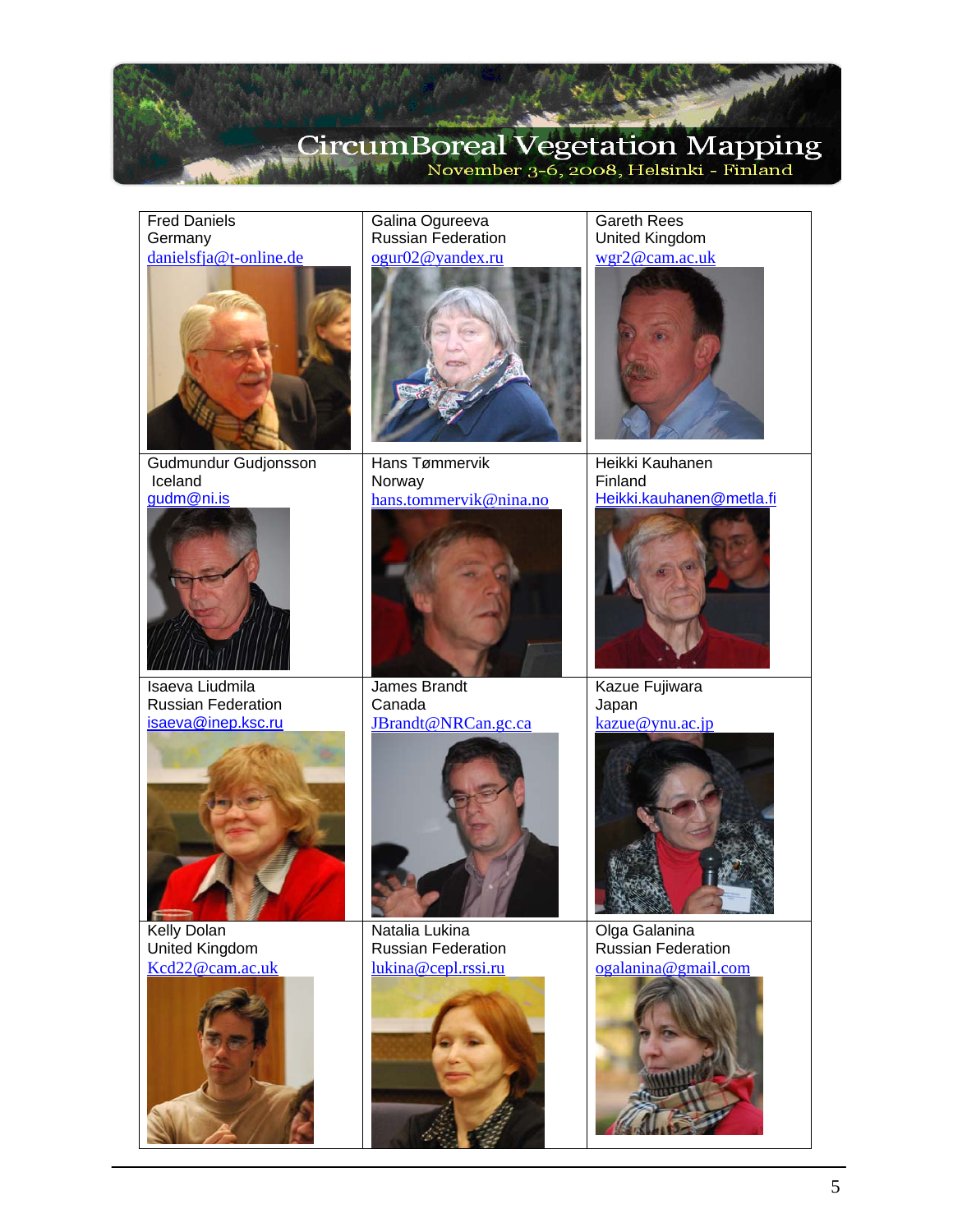